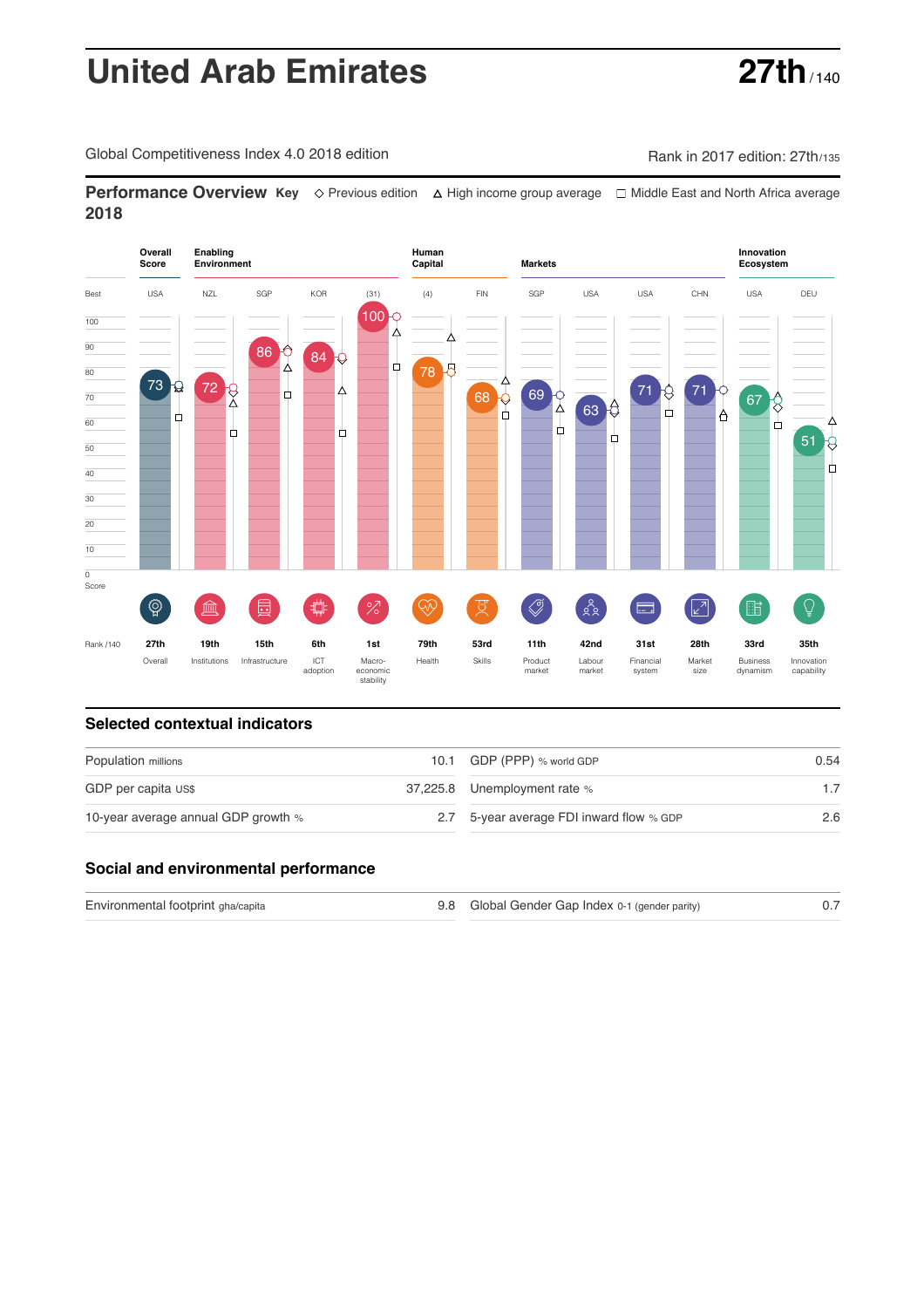## **United Arab Emirates 27th**/140

| <b>Index Component</b>                                                         | Value          | Score *          | Rank/140       | <b>Best Performer</b>       |
|--------------------------------------------------------------------------------|----------------|------------------|----------------|-----------------------------|
| Pillar 1: Institutions 0-100 (best)                                            |                | 71.8 ↑           | 19             | <b>New Zealand</b>          |
| 1.01 Organized crime 1-7 (best)                                                | 5.9            | $81.8$ ↑         | 13             | Finland                     |
| 1.02 Homicide rate /100,000 pop.                                               | 0.9            | 98.7 ↓           | 27             | Multiple (9)                |
| 1.03 Terrorism incidence 0 (very high) -100 (no incidence)                     | 100.0          | 100.0 $\uparrow$ | 31             | Multiple (24)               |
| 1.04 Reliability of police services 1-7 (best)                                 | 6.0            | 83.6 个           | 15             | Finland                     |
| 1.05 Social capital 0-100 (high)                                               | 57.3           | 57.3 ↓           | 27             | Australia                   |
| 1.06 Budget transparency 0-100 (best)                                          | 46.2           | $46.2 =$         | 90             | Multiple (2)                |
| 1.07 Judicial independence 1-7 (best)                                          | 5.3            | 71.8 ↑           | 26             | Finland                     |
| 1.08 Efficiency of legal framework in challenging regulations 1-7 (best)       | 4.7            | 61.9 $\uparrow$  | 13             | Finland                     |
| 1.09 Freedom of the press 0-100 (worst)                                        | 40.9           | 59.1 ↓           | 104            | Norway                      |
| 1.10 Burden of government regulation 1-7 (best)                                | 5.0            | 67.3 ↑           | 3              | Singapore                   |
| 1.11 Efficiency of legal framework in settling disputes 1-7 (best)             | 5.3            | 71.9 ↑           | 12             | Singapore                   |
| 1.12 E-Participation Index 0-1 (best)                                          | 0.94           | $94.4$ ↑         | 17             | Multiple (3)                |
| 1.13 Future orientation of government 1-7 (best)                               | 5.6            | 76.7 ↓           | 4              | Singapore                   |
| 1.14 Incidence of corruption 0-100 (best)                                      | 71.0           | 71.0 ↑           | 21             | New Zealand                 |
| 1.15 Property rights 1-7 (best)                                                | 5.5            | 74.4 ↑           | 26             | Finland                     |
| 1.16 Intellectual property protection 1-7 (best)                               | 5.3            | 72.4 ↑           | 26             | Finland                     |
| 1.17 Quality of land administration 0-30 (best)                                | 21.0           | $70.0 =$         | 43             | Singapore                   |
| 1.18 Strength of auditing and reporting standards 1-7 (best)                   | 5.2            | 70.2 ↑           | 38             | Finland                     |
| 1.19 Conflict of interest regulation 0-10 (best)                               | 7.7            | $77.0 =$         | 16             | Multiple (2)                |
| 1.20 Shareholder governance 0-10 (best)                                        | 7.3            | $73.0 =$         | 15             | Kazakhstan                  |
| 員<br>Pillar 2: Infrastructure 0-100 (best)                                     |                | 86.2 $\sqrt{ }$  | 15             | Singapore                   |
| 2.01 Road connectivity index 0-100 (best)                                      | 79.5           | $79.5 =$         | 32             | <b>United States</b>        |
| 2.02 Quality of roads 1-7 (best)                                               | 5.9            | 81.5 $\uparrow$  | 9              | Singapore                   |
| 2.03 Railroad density km of roads/square km                                    | n/a            | n/a              | n/a            | Multiple (20)               |
| 2.04 Efficiency of train services 1-7 (best)                                   | 4.6            | 59.3 ↑           | 24             | Switzerland                 |
| 2.05 Airport connectivity score                                                | 425,486.6      | 89.2 ↓           | 19             | Multiple (8)                |
| 2.06 Efficiency of air transport services 1-7 (best)                           | 5.9            | 82.0 $\sqrt{ }$  | $\overline{7}$ | Singapore                   |
| 2.07 Liner Shipping Connectivity Index 0-157.1 (best)                          | 73.7           | 73.7 ↑           | 12             | Multiple (4)                |
| 2.08 Efficiency of seaport services 1-7 (best)                                 | 5.4            | 73.8 ↓           | 13             | Singapore                   |
| 2.09 Electrification rate % pop.                                               | 100.0          | $100.0 =$        | 1              | Multiple (66)               |
| 2.10 Electric power transmission and distribution losses % output              | 7.2            | 96.7 $\sqrt{ }$  | 45             | Multiple (9)                |
| 2.11 Exposure to unsafe drinking water % pop.                                  | 10.5           | $91.3$ ↑         | 67             | Multiple (23)               |
| 2.12 Reliability of water supply 1-7 (best)                                    | 5.9            | 81.9 $\sqrt{ }$  | 36             | Switzerland                 |
| Pillar 3: ICT adoption 0-100 (best)                                            | $\overline{a}$ | 83.7 个           | 6              | Korea, Rep.                 |
| 3.01 Mobile-cellular telephone subscriptions /100 pop.                         | 210.9          | $100.0 =$        | 2              | Multiple (68)               |
| 3.02 Mobile-broadband subscriptions /100 pop.                                  | 243.4          | n/a              | 1              | <b>United Arab Emirates</b> |
| 3.03 Fixed-broadband Internet subscriptions /100 pop.                          | 14.0           | $28.0 =$         | 62             | Switzerland                 |
| 3.04 Fibre Internet subscriptions /100 pop.                                    | 13.1           | n/a              | 13             | Korea, Rep.                 |
| 3.05 Internet users % pop.                                                     | 90.6           | $90.6$ ↑         | 11             | Iceland                     |
| ℅<br>Pillar 4: Macroeconomic stability 0-100 (best)                            |                | $100.0 =$        | 1              | Multiple (31)               |
| 4.01 Inflation annual % change                                                 | 1.8            | $100.0 =$        | 1              | Multiple (74)               |
| 4.02 Debt dynamics 0-100 (best)                                                | 100.0          | $100.0 =$        | 1              | Multiple (36)               |
| Pillar 5: Health 0-100 (best)                                                  |                | 78.4 个           | 79             | Multiple (4)                |
| 5.01 Healthy life expectancy years                                             | 65.1           | 78.4 ↑           | 78             | Multiple (4)                |
| ¤<br>Pillar 6: Skills 0-100 (best)                                             |                | 68.1 ↑           | 53             | <b>Finland</b>              |
|                                                                                | 9.7            | $64.7 =$         | 66             | Finland                     |
| 6.01 Mean years of schooling Years<br>6.02 Extent of staff training 1-7 (best) | 4.9            | 64.4 ↑           | 22             | Switzerland                 |
| 6.03 Quality of vocational training 1-7 (best)                                 | 4.7            | 62.0 ↑           | 27             | Switzerland                 |
| 6.04 Skillset of graduates 1-7 (best)                                          | 5.0            | 66.2 ↑           | 21             | Switzerland                 |
| 6.05 Digital skills among population 1-7 (best)                                | 5.3            | 71.0 ↑           | 14             | Sweden                      |
| 6.06 Ease of finding skilled employees 1-7 (best)                              | 5.1            | 67.9 ↑           | 10             | <b>United States</b>        |
| 6.07 School life expectancy Years                                              | 13.6           | $75.8 =$         | 75             | Multiple (9)                |
| 6.08 Critical thinking in teaching 1-7 (best)                                  | 5.0            | 67.2 ↑           | 11             | <b>United States</b>        |
| 6.09 Pupil-to-teacher ratio in primary education Ratio                         | 24.5           | 63.7 ↓           | 91             | Multiple (6)                |
|                                                                                |                |                  |                |                             |